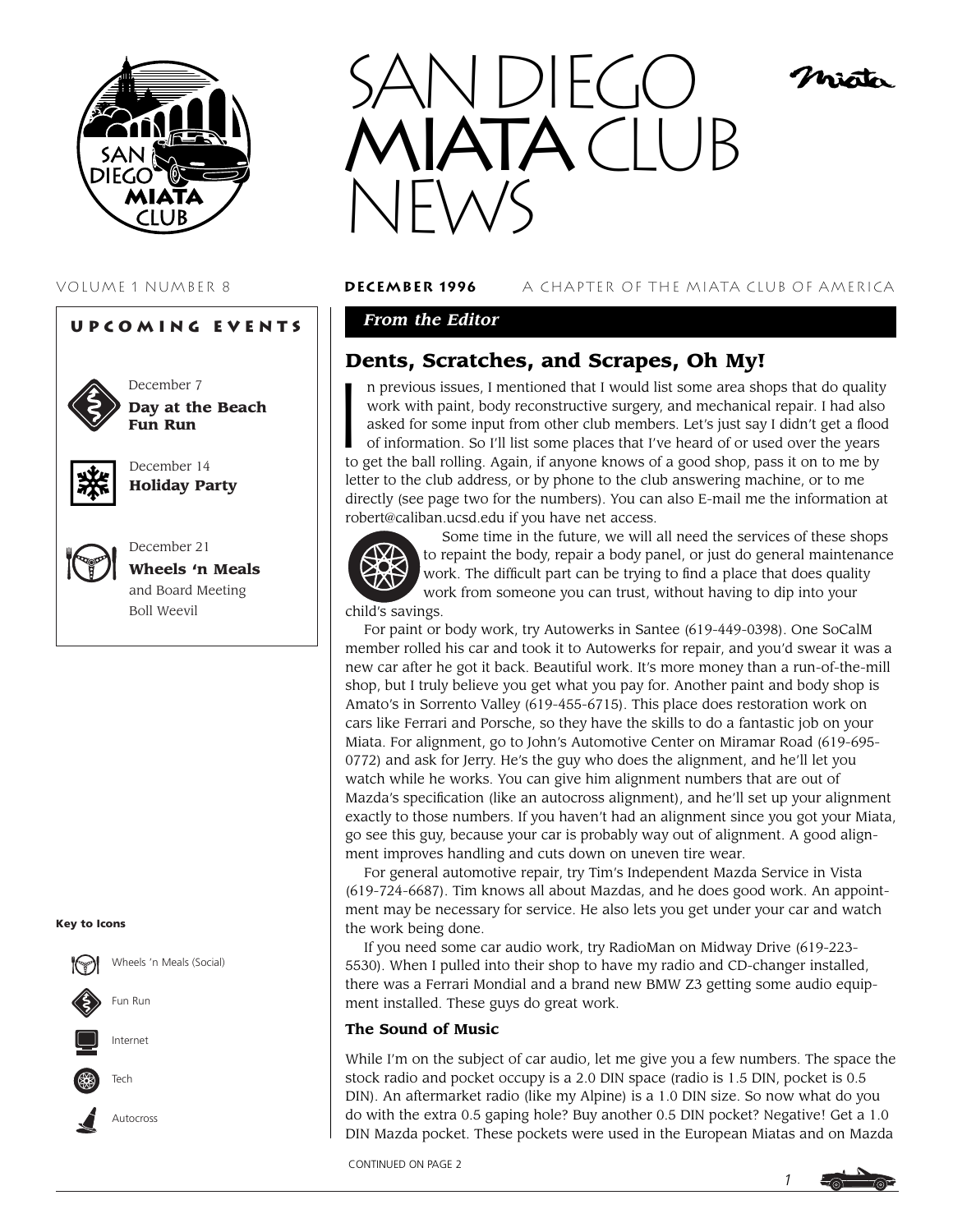#### **From the Editor** CONTINUED FROM PAGE 1

323s. It is part number 0000-81-0147, which you can order from your local discount-giving Mazda dealership. RadioMan used this pocket, the Alpine radio, and a trim piece to make the whole thing look stock. Take a look at it at some event (license # N2 TULL) if you think you might be interested in an aftermarket upgrade. See you on the twisties…

—Robert "JTBob" Holland

# **Christmas Elf Road Rally Gets Underway from Points Across North America**

From Points Across North<br>
n November 18,<br>
CompuServe's A<br>
Forum (GO CAR<br>
launched a char CompuServe's Automobile Forum (GO CARS) launched a charitable/promotional event called the "Christmas Elf Road Rally." From starting points in Massachusetts, Minnesota, New York, Illinois, Georgia, and Alabama, CARS Forum members and their favorite mounts headed out with "trophy" pieces that will wend their way across the United States and Canada from sea to shining sea as they vector in on their ultimate destination, the home of Chief Forum Sysop Shel Hall, in Carmel CA, just before New Years Day. Accompanying the trophy parts will be mailbags into which contributors will be able to place charitable donations. Although there will be several "sponsored" charities, people who would rather give to their own favorite good causes are completely free to do so. All that is asked is that each check (no cash please) be enclosed in a stamped, pre-addressed envelope, and that the donation be logged into a record that will travel with the various trophy parts across the land.

As most of you probably already know, there are at least seven San

Diego Miata Club members who are also CompuServe subscribers and regular visitors to "Miataville", section 15 of the Automobile Forum. San Diego has been designated as the last of several "hubs" and the place where all the trophy parts will come together and be assembled for further transport to LA and then Carmel. CARS forum member David Curtis of Tucson, AZ will be bringing the unassembled trophy parts to us from his rendezvous with CARS sysops Ken Rentiers (Houston, TX) and John Berry (Denver, CO) in Las Cruces, NM. Any of you who have driven from Las Cruces to San Diego (as I have) know that this is one long haul with more truck hazards than a Wal-Mart loading dock. Word is that David, Ken, and John are intending to partake in a round of greasy enchiladas before David heads for the setting sun, so he's going to need our support to get this trophy assembled, not to mention a decent meal, when he rolls into town.

Accordingly, I'd like to announce that, in support of the Christmas Elf Road Rally's arrival in America's Finest City, this month's Wheels 'n Meals, at which David will be the guest of honor, will be held at the usual Boll Weevil location at the corner of Clairemont Mesa Boulevard and Ruffin Road in Kearny Mesa at 4:00 PM, Saturday, December 21. Let's get as many of us down there as we can to celebrate the arrival of the trophy and to give a hearty San Diego Miata welcome to David. And if you care to make a charitable contribution, please bring along your stamped, preaddressed envelopes with a check inside.

Rick at Boll Weevil says we can have the main floor if we need it, so don't be shy about showing up. —VOODOO BOB



# **Board of Directors**

President MARK BOOTH (619) 670-3789 markb@adnc.com Vice President CINDY PALOMA (619) 534-0969 paloma@cs.ucsd.edu Secretary/Events Coordinator RUTH STARK (619) 633-1218 rfstark@aol.com Treasurer MARY BEECHER (619) 549-6660 beecher@adnc.com Membership "VOODOO" BOB KRUEGER (619) 486-4711 voodoo@adnc.com Autocross STEVE HART (619) 579-9093 Newsletter Editor/Webmaster ROBERT "JTBOB" HOLLAND (619) 546-8218 robert@caliban.ucsd.edu Design and Layout TOM & STEPHANIE GOULD (619) 298-8605 tomgould@adnc.com

#### **Notices**

THE SAN DIEGO MIATA CLUB is an official chapter of the Miata Club of America. We are a nonprofit organization whose purpose is to promote the enjoyment of —and enthusiasm for— the Mazda Miata.

*SAN DIEGO MIATA CLUB NEWS* is the monthly newsletter of the San Diego Miata Club. Use of articles or stories by other MCA chapters is hereby granted, provided proper credit is given. **Submissions to the newsletter** are welcomed and encouraged. Did you just add a new accessory to your Miata? How about writing a review and submitting it to the newsletter? Where possible, please send your electronic submissions to the newsletter editor, Robert Holland (robert@caliban.ucsd.edu). Submissions can also be faxed to the club's dedicated phone line or mailed to the club's post office box. Submission deadline is the 15th of each month.

**Internet:** The San Diego Miata Club has established a dedicated World Wide Web Home Page at http://mmdshare.ucsd.edu/sdmc.html. The club has also established a members-only electronic mail list for those members with E-mail capability. If you included your E-mail address on your membership application then you should already be subscribed to the electronic mail list. If you recently acquired your E-mail account, please contact Cindy Paloma (paloma@cs.ucsd.edu) and request to be added to the electronic mail list.

Dedicated 24-hour voice/fax phone line: (619) 670-7948

**San Diego Miata Club** P.O. Box 2286 Spring Valley, CA 91979-2286

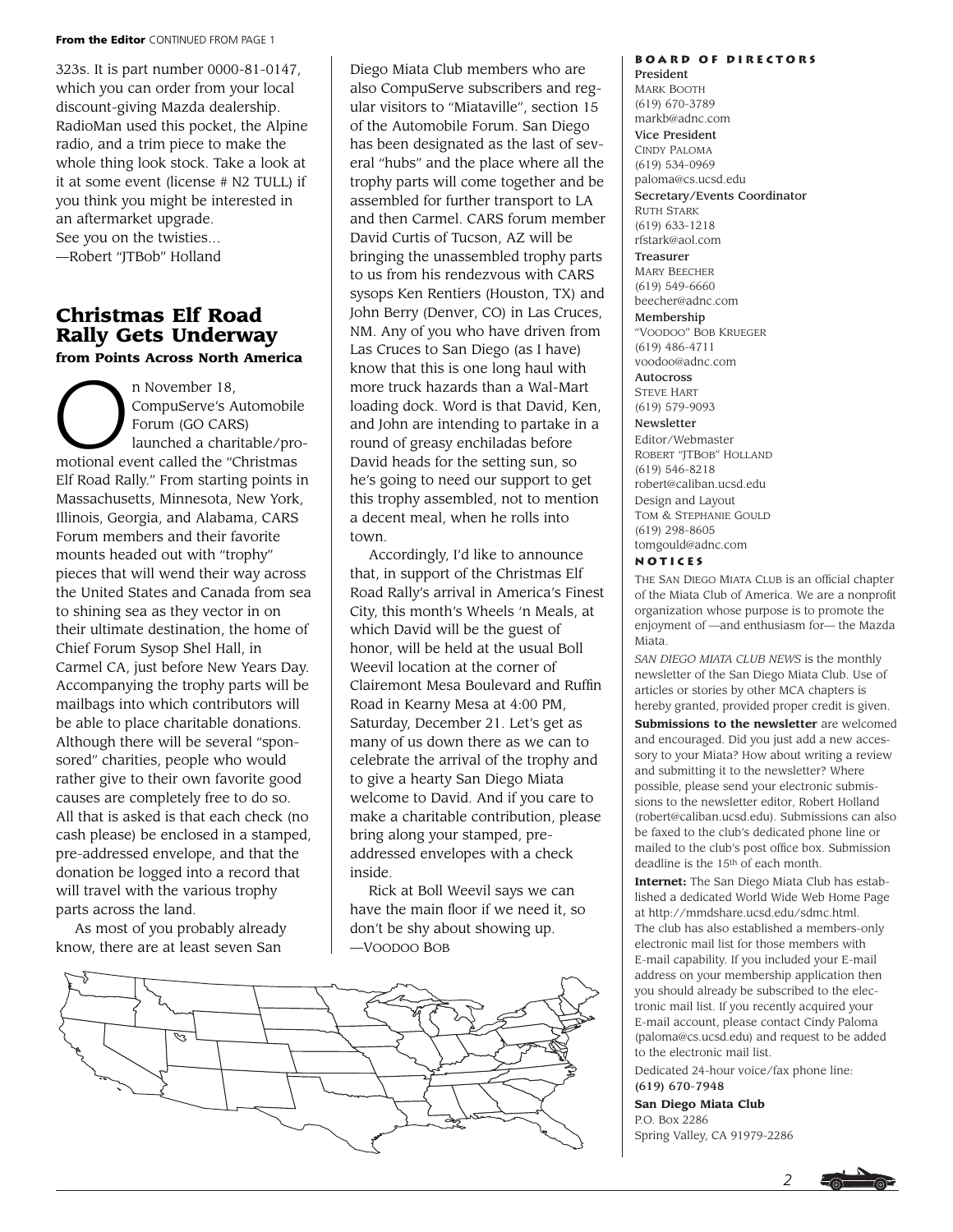

#### **Day at the Beach Fun Run**

Date: Saturday, December 7

Time: 9:00 a.m. (please be prompt)

Place: North County Fair mall under the large sign parallel to I-15

Run Leader: Laura Roman (721-7472) (LRoman9154@aol.com)

Did you know that the beach is 112 miles from the mall? If you take the right route, any ordinary trip can be an extraordinary one!

We will leave promptly at 9:00 a.m. Our journey will take us first to Julian, where we will spend about one hour, giving you plenty of time to stock up on apple pies, etc. Then, it will be back down the mountains, across Del Dios Highway, arriving at Oceanside Harbor at approximately 1:00 p.m. for a Day at the Beach.

Free parking, lots of little gift shops, Fish & Chip shop, Nautical Bean Coffee shop, Jolly Roger, Monterey Bay Canners, Rockin Baha, Chart House and lots of sand and surf. Fun!

#### **Wheels 'n Meals at Boll Weevil**

Date: Saturday, December 21

Time: 4:00 p.m.

Place: Boll Weevil, 9330 Clairemont Mesa Blvd. (At Ruffin Rd.), San Diego (571-6225)

Yes, we know that this date is pretty darn close to Christmas but this month's WHEELS 'N MEALS is being held in conjunction with the "CHRISTMAS ELF ROAD RALLY" (see VBob's notice on page two). Let's pack the place and show our holiday and team spirit!

There will be a quarterly board meeting at this Wheels n' Meals.

# **Autocross at the Murph**

The following autocross events scheduled at Jack Murphy Stadium in San Diego for the remainder of 1996:

Sunday, December 8 Racing

Autocross information sources:

|  | Steve Hart:             | 619-579-9093 |
|--|-------------------------|--------------|
|  | Richard Scherschel:     | 619-286-2412 |
|  | San Diego SCCA Hotline: | 619-441-1333 |
|  | Cal Club SCCA Hotline:  | 818-988-7223 |
|  |                         |              |

## **Holiday Party**

Date: Saturday, December 14

Time: 7:00 p.m.

Place: 5032 Faber Way, San Diego (Faber Way is located near the intersection of Montezuma and 54th)

Host: Richard Scherschel — 286-2412

Note: Please RSVP to 670-7948. Please indicate number attending and the type of dish you will be bringing for the pot luck.

32 members have already signed up to attend our firstannual Holiday Party!

This will be POTLUCK so please let us know what you will be bringing. (We are in need of a few more "hot" dishes, such as casseroles, etc.).

BYOB...please Bring Your Own Beverage of choice!

For those interested in participating, we will have an anonymous GIFT EXCHANGE. Bring a wrapped Miata-related or driving-related gift not to exceed \$25 in value. If you bring a gift, you go home with a gift! Bring two, go home with two, etc.

*Please* remember to RSVP to the club line (see note above).



# **Upcoming National and Regional Events**

January, 1997 SOCALM Annual Membership meeting August 15–17, 1997 Monterey Historic Races Monterey, CA

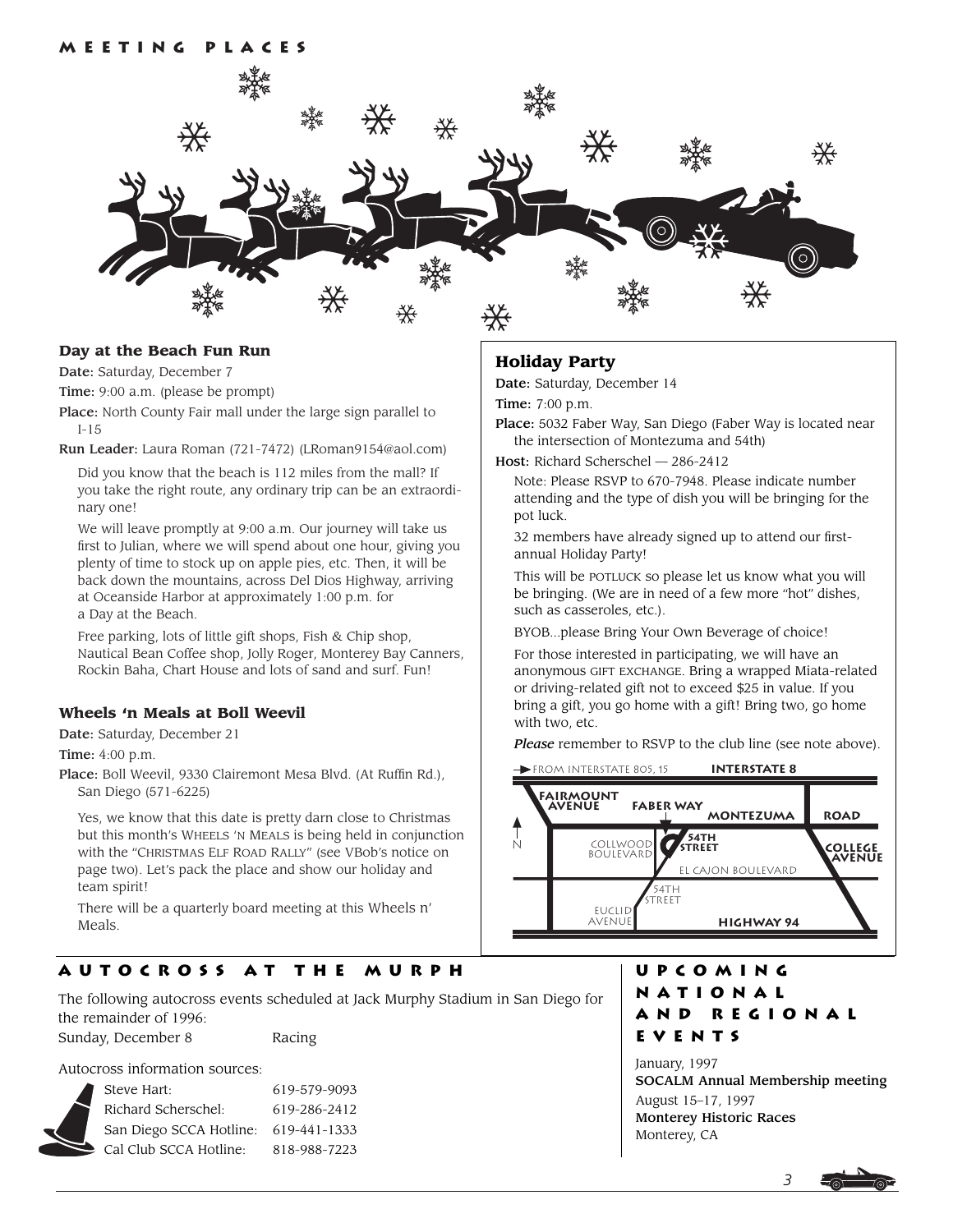

had a new **meaning** on the October 19th Solo II practice day. It happened that the Club had a scheduled fun run that day as well. So needless to say I was the sole San Diego Miata Club member at this event.



I arrived early, about 7 a.m., and found Jack Murphy Stadium's west lot already filling with cars and participants. I signed the waiver sheet

and put my wrist band on. I quickly found a spot with a good view of the track and enough room to unload my stuff (chair, air tank, spare tire, etc.). I kept my jacket close, however. It was overcast and quite cool. I made my way to registration and paid my entrance fee of \$25 for the practice session. I received my tech card, got my Miata and drove over to tech. This is an inspection area where minimum standards are checked. Passing tech is a breeze with the Miata. Zip, back over to my parking spot. Done.

Thirty minutes have gone by. I now have an hour and a half 'til the first car takes the track. Plenty of time to relax, drink some coffee, walk the course and plan a race strategy. After a couple of cups of hot coffee I set off to walk the course and walk it I did. All 1.4 miles of it. As I walk I plan each approach, apex, and each exit to every turn and straight-away, I also plan anticipated throttle, brake and shift points. I try to memorize all the turns, but this course is huge! With over twenty turns and three straight-aways, too many for me to memorize. Therefore I will try to remember the course in sections or groups of turns linked by straight-aways and then just

wing the rest of it. There is still a lot of time to visit with other enthusiasts and check out all the other cars, (over 100) this day. There are 2 Vipers competing, 3 Super 7s, 2 Elans, 1 Europa, a few spec racers, 2 dozen Corvettes, 7 or 8 Miatas, and host of other family drivers from Cameros and Mustangs to RX-7s and Sentras. Oh, did I mention the Dune Buggy?

As 9 o'clock draws near, the 1st run group begins to line-up in pre-grid, and course workers take up their positions on the track. The safety car pulls up to the line and the green flag drops. It instantly launches onto the course. Over the P.A. System the announcer says "the course is hot," alerting course workers that there are cars on the track at speed. As we all watch this 1st car maneuver through the course one thing is noticed by all: a huge dust cloud follows this car. The track is very dirty, therefore very slick, at least for the first few cars. The safety car completes the course in just over 106 seconds, a good time. The safety steward determines the course is safe and the 1st group start their runs. I'm in the 2nd run group, so I use this time to watch and analyze the successes and failures of various drivers on various turns, I study all the turns. I'm now ready.

The announcer calls for all cars in the second run group to begin lining up in pre-grid. I grab my helmet, start the car and head over to pre-grid. I'll be the second car out and two dozen will follow me. The first car leaves the start line, and the starter signals me to approach the starting line. Fifteen seconds go by, this allows for a safe interval between cars and also allows time

for workers to replace downed cones (if any) from the preceding car. Fifteen seconds — an eternity — thinking about every turn and execution. The starter raises the green flag, I bring the RPM's up to 3500 as the flag drops I quickly take the RPM's to 5000 and dump the clutch. I'm off and running and have forgotten everything I've studied this morning. "JUST DRIVE." No time for indecision. My Miata handles great, she sticks like glue in the corners and dances gracefully through the Ess's. It's a great course, very technical, yet smooth and flowing. I cross the finish line with a time of 106+ seconds. A respectable time. It has been ten weeks since the last event and I'm pretty rusty. It shows. Over the next hour and a half I get in eleven more runs, getting times down to the low 104's. It was great practice, but I never did feel as if I had the course dialed in. Several of my competitors have much lower times. Three are down around 102's and one, way down there, under 100 seconds. I'll need to do much better tomorrow to have any chance to win.

Day 2, race day, began much as the day before. But this day would be different. Solo II yes, but not solo. About half way through the course walk I hear the tone of dual airhorns. It's RAINER MUELLER followed closely by his support team, MARIANNE MUELLER. He has come to race. He and I didn't have much time to chat — he has new tires to change and to get ready for the second run group. I had to get ready for the first. However, he did tell me a little bit about the "Heavenly Run:" wild in spots, huh? And the awesome weekend at Lotus West Driving School. (If you haven't done this yet, it's a *must* for the enthusiast.)

The course is the same as yesterday, but we run it in the opposite direction. This allows those who didn't or couldn't practice the day before the same opportunity to win. As anticipated yesterday, the race was fun and a challenge, but there would be no trophy for me today. A sixth place finish was the best I could do in my class, "CSP." Rainer, however, had much greater success in "C" Stock, with a respectable fourth place finish. Good Job! Later we were joined by club

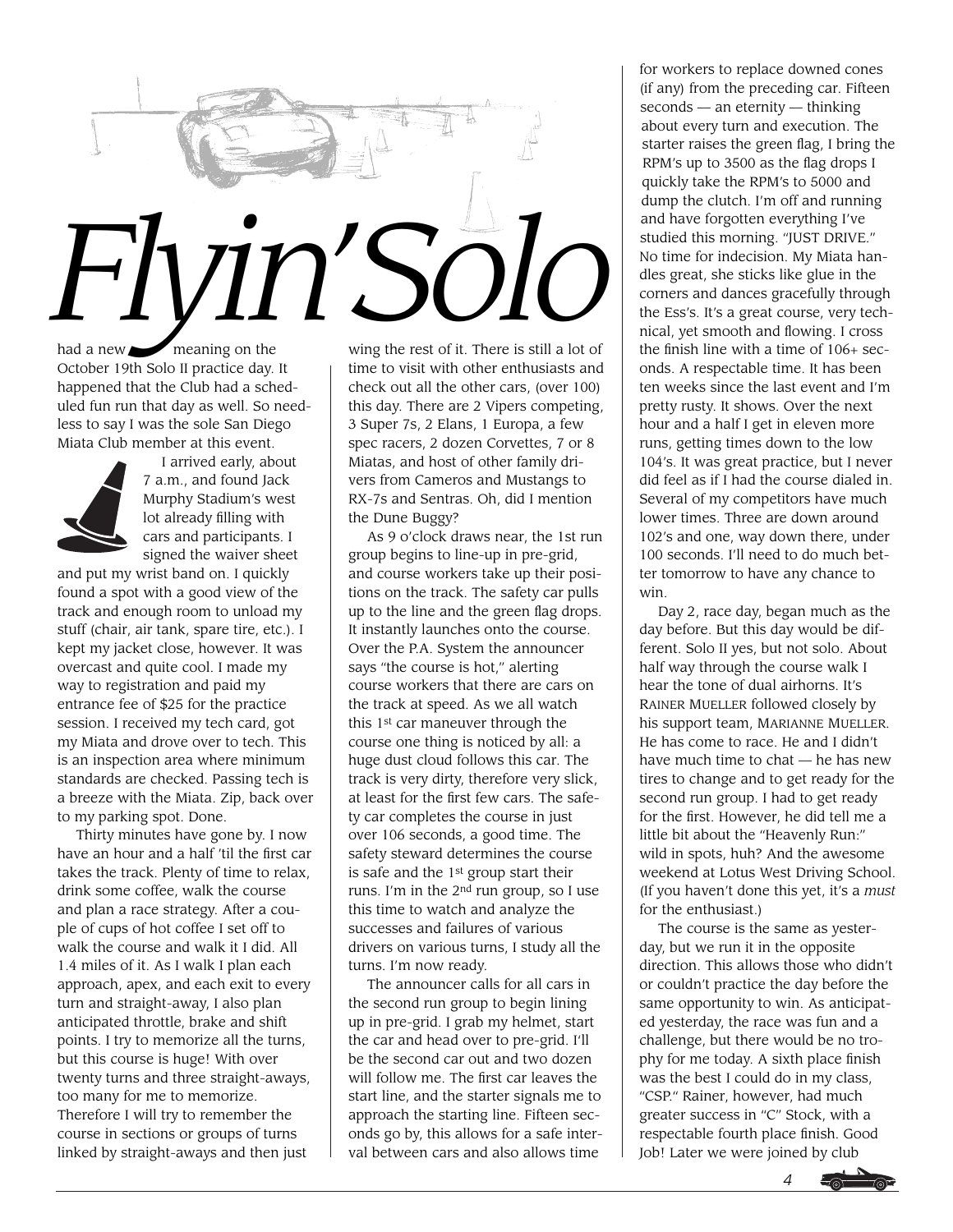members KEN EVORY, RICH TAYLOR, JOHN and CATHERINE GODDEN, RICHARD SCHERSCHEL, BRIAN GOODWIN, VOODOO BOB KRUEGER, J.T. BOB HOLLAND and MARK BOOTH. We all watched the races and talked car stuff. Pat from Eibach Springs joined us for a time, discussing shocks, springs, and coil rates. He also discussed the installation of shocks and springs. If you want to know more about this you'll have to ask Mark, J.T. Bob, or Voodoo Bob. All I got out if it was to be careful about trimming off the rubber bumpstops on top of the shocks. Oh yeah, he gave us some decals before he left. Ken and Rich soon left to check out the Sprint Car races at Del Mar. I had the opportunity to give a few rides, J.T.'s ride included a free spin. Voodoo Bob gave me a Voodoo shift knob to use, replacing my Nardi shifter. It shortened the throw greatly. It feels really good in my hand and I believe it will help me quit shifting up into 5th when I want 3rd. This only happens when I'm racing or shifting fast. I had intended to try it out during Fun Runs that afternoon, but had to work this portion of event. I'll give it a try at next event and report back on it. Meanwhile Rainer did get Fun Runs and everyone else who wanted a ride got at least one. Five o'clock — the event over, we dusted off our cars, made them ready for the trip home and said our good-byes.

IT WAS A GREAT WEEKEND! —STEVE HART

# **Ohio Road Trip**

My husband asked "How would you like to go on a second honeymoon?"

"Wow!" I was surprised, since Keith is quite a workaholic.

"And it'll be a free trip!" Finally, I thought, he's cashing in those frequent flyer miles!

I started to get enthusiastic: "Hawaii would be nice!"

"Actually, it's to Dayton, Ohio."



"DAYTON, OHIO?" Quickly, Keith explained that he had received a company award, and that the prize was an all-

expenses paid trip for two to company headquarters in Dayton in early October, including a riverboat cruise and motorcoach excursion around the region. But his real goal was to spend some quality time at the Wright-Patterson Air Force Base Museum. Basically, if it flew for the USAF, the museum had one — and Keith wanted to see it all in great detail and read all the specs on all the planes, whereas my limit would be about one hour.

Although Keith was joking about the "second honeymoon" part, I was disgruntled until I realized that I "knew" a miata.net personality in the area — DRAKE DAUM, founder of the MIAMI VALLEY MIATA CLUB! I had previously exchanged e-mail with him, primarily about electronics (he'd performed the very first retrofit of 93+ electric mirrors on a pre-93 vehicle

and wrote an article in the national Miata Magazine) as well as the "spare tire relocation" muffler job. From previous e-mail exchanges, I knew he was involved in aerospace and had travelled to San Diego many times in the past.

I sent Drake some e-mail asking about Dayton. Not only did he send information, he enthusiastically invited me to a Miata event during my trip! So Keith and I agreed that Sunday he would go to the museum, and I would go for a ride around the Ohio countryside with Drake and the Miami Valley Miata Club. (Keith is very sensitive to the sun, so he doesn't often go on Miata rides with me. Also, he thinks my muffler is too loud...)

Our flight connections going to Dayton were through Atlanta. The flight was delayed due to fog and fellow traveller former President Jimmy Carter (who shook hands with everyone on the plane). But when we finally disembarked at Dayton, there was a gentleman in a tuxedo holding up a Miami Valley Miata Club banner! No, they don't always greet people like this: Drake had briefly ducked out of a wedding party to meet us.

While Keith was busy at the car rental booth, Drake showed me his car, parked at the front of the airport. I was impressed by the shiniest red 92 Miata I have ever seen — even more brilliant than SDMC president Mark



*5*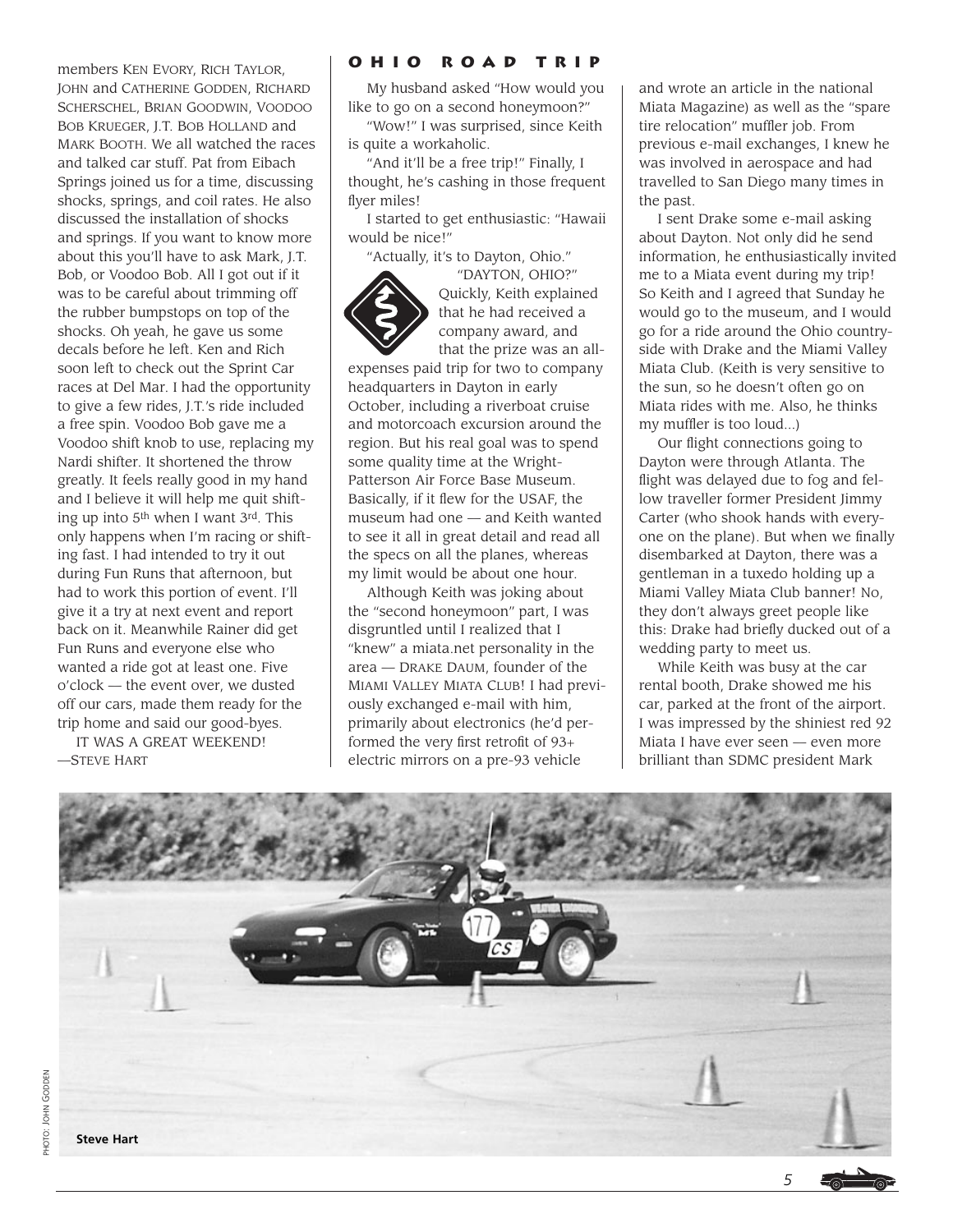Booth's red 92! (On the other hand, Drake's car never sees snow, which means that it isn't a year-round daily driver.) It sported lots of customized goodies of his own design — appropriate, since Dayton was the home of many inventors, including the Wright Brothers. When Drake lifted the hood, I was dazzled by the chrome and polished steel. A Sebring supercharger powered this concours champion. I was looking forward to going for a top-down ride, no matter how cold it might be!

Sunday was sunny and in the 70s. At the parking lot of the Wright Patterson AFB Museum, Keith and I met the members of the Miami Valley Miata Club who were up for this impromptu run. Keith headed into the museum, and I was Drake's passenger. (His wife Cinda rode in another club member's Miata.) The club members thanked me for bringing the fine California weather with me. "What do you mean, isn't the weather always like this?" Uh, no. Also it snows in the winter, so when the weather is excellent, drop everything and enjoy it!

I quickly discovered that this would be no easygoing Sunday ride in the country. No, I was going to be the navigator for a fun rally! Actually, Drake had organized a charity rally for convertibles a few weeks earlier, and so he knew the route and the clues. And this was not a rally for the rest of the club members, they were just going to follow the lead car (although they had the rally directions if they felt the need for a challenge.)

If you've never been on a rally, basically a driver and navigator team receives a list of not exactly straightforward instructions, questions and clues. This event requires excellent communication between driver and navigator, attention to detail and puzzle-solving ability. Sort of like a detective team tackling a mystery on wheels. But this was a fun rally because time and score are not the issue — it's just a different way to have fun with your Miata!

We drove by many farms and fields, crossed over creeks, streams and rivers 41 times (including 2 covered wooden bridges), and passed through wooded areas that were just starting

to turn color. I was also busy with the instructions, especially paying attention to the details of the many decorated mailboxes beside the road.

The restaurant/mill that was the planned lunch destination was full of people enjoying the fine October weather, so we detoured to an alternate dairy-themed lunch spot. There was a harvest festival going on outdoors, but since the restaurant was much larger, they were able to accomodate our group.

After the run, Drake offered me a chance to drive his supercharged car back to the museum. He didn't have to ask twice! Unfortunately, the roads were now beginning to fill up with Bengals fans headed for Cincinnati, so there was no opportunity to really cut loose. Back at the museum, I had an hour to look at the main collection, then met Keith at closing time. Keith was a happy camper, having examined all the exhibits in great detail, including every Air Force One and a F-117 stealth fighter used in Desert Storm.

We had a few hours to freshen up before meeting Drake and Cinda for dinner, along with Tom, a Miami Valley Miata Club member who had not been able to participate on the run, but who had lurked on the Miata mailing list and had seen my previous postings. Drake brought along a number of albums stuffed with photos of local and national Miata events, including some where other Miata mailing list members had participated. We talked on into the night...

The rest of the trip was more structured — motorcoach tours, a riverboat ride, a reception and banquet. But I'll always remember driving top down through the Ohio countryside on a warm October afternoon. I am thankful for the on-line community of Miata enthusiasts and especially Drake Daum of the Miami Valley Miata Club for this wonderful memory of the American heartland! —CINDY PALOMA

# **New Members!**

#### **Zack Broadbent**

Fullerton 1994 Red R

**Randy Camp & Susan Tousi** San Diego 1991 Red A

**Ron & Nancy Gelinas** El Cajon 1990 Mariner Blue A

**Roland Jones & Mary Greenawalt** San Diego **100th Membership!**

1990 White **David & Leanne Lynn**

San Diego 1992 Red B

**Sandra K. McNulty** Poway 1990 Red A

**O.D. Smith** San Diego, 1996 Montego Blue

**Dale L. Thompson** Del Mar 1993 Black C

There are now 102 memberships consisting of 153 members.

Cars: 36 Red 17 White 12 Black 11 Montego Blue 9 Mariner Blue 4 BRG 3 Laguna Blue 3 Silver 3 Starlight Blue 2 Yellow 1 Merlot 1 Unreported

*6*